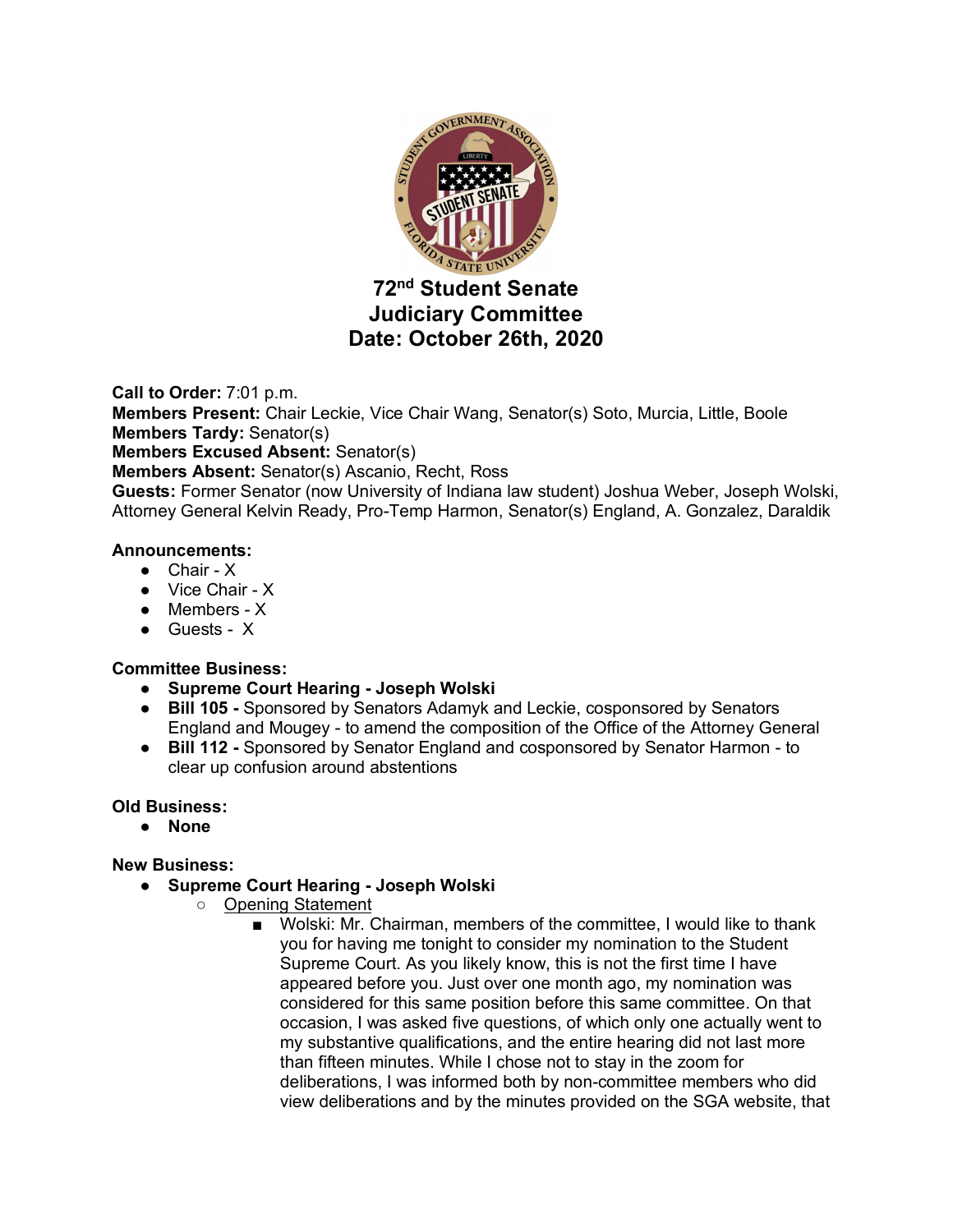a member of this committee allowed their personal views of a Supreme Court case I argued to influence their decision, despite the fact that I specifically mentioned that the case did not necessarily represent my personal views on the matter. Also, a different committee member expressed concern over the length of my written answers on the SGA application. However, this member did not ask me to expound on any of my answers on the application, nor did she even raise the issue in front of me during the question and answer period. Further, when the Chairman asked if she wanted to ask me more questions, she declined the opportunity. Had she asked, the committee would have learned that my understanding of the application was that it was meant to be an introductory questionnaire and that I would be asked to expound on those answers during the Judiciary Committee hearing. I am here before you today under no time constraints. I am happy to answer any question about my substantive qualifications for this position, so long as it does not involve me expressing my view on any legal issue that could come before the Court. I love Florida State University. I graduated from here in 2019 with a bachelor's degree in political science and economics. I chose to stay here for law school and am currently in my second year as a law student. I did not have the opportunity to serve in SGA as an undergraduate, so I look forward to the opportunity to serve the school I love so much as a Supreme Court Justice, if confirmed. The last time I was here, I was neither afforded a Constitutional process nor a fair vote by certain members of this committee. I am thankful that the Chairman has agreed to hear me once again, and all I ask is that you set your personal views aside, as I will if confirmed to the Court, and consider my nomination in a fair, objective manner, as that is what the Constitution and the laws of our nation and our university require. I will be providing the Chairman with a written copy of this statement, and I hope it'll be placed in the minutes unabridged. I look forward to any questions you may have. With that, I yield my time.

- Technical, Non-Debatable
	- None
- Questions on SGA Website:
	- What are the duties and responsibilities of your position?
		- Wolski: It is our job to hear any disputes/complaints from students or student groups on campus regarding violation of statutes/constitution/code of conduct and come to the best legal conclusion that we can.
	- How familiar are you with the Student Body Statutes and Constitution?
		- Wolski: Very familiar. I spent several weeks reading through them this summer for various different reasons. Every case may come with new things that I may have overlooked. I would be happy to do more research should that occur.
	- Do you have any conflict of interests that would inhibit the effective execution as a Justice?
		- Wolski: I am not aware of any. I would recuse myself if I did.
	- What past experiences qualify you for this position?
		- Wolski: In January, I argued a case in the court. The merits of the case did not represent my personal views. A friend of mine asked me to represent him, and I was the only law student he knew. In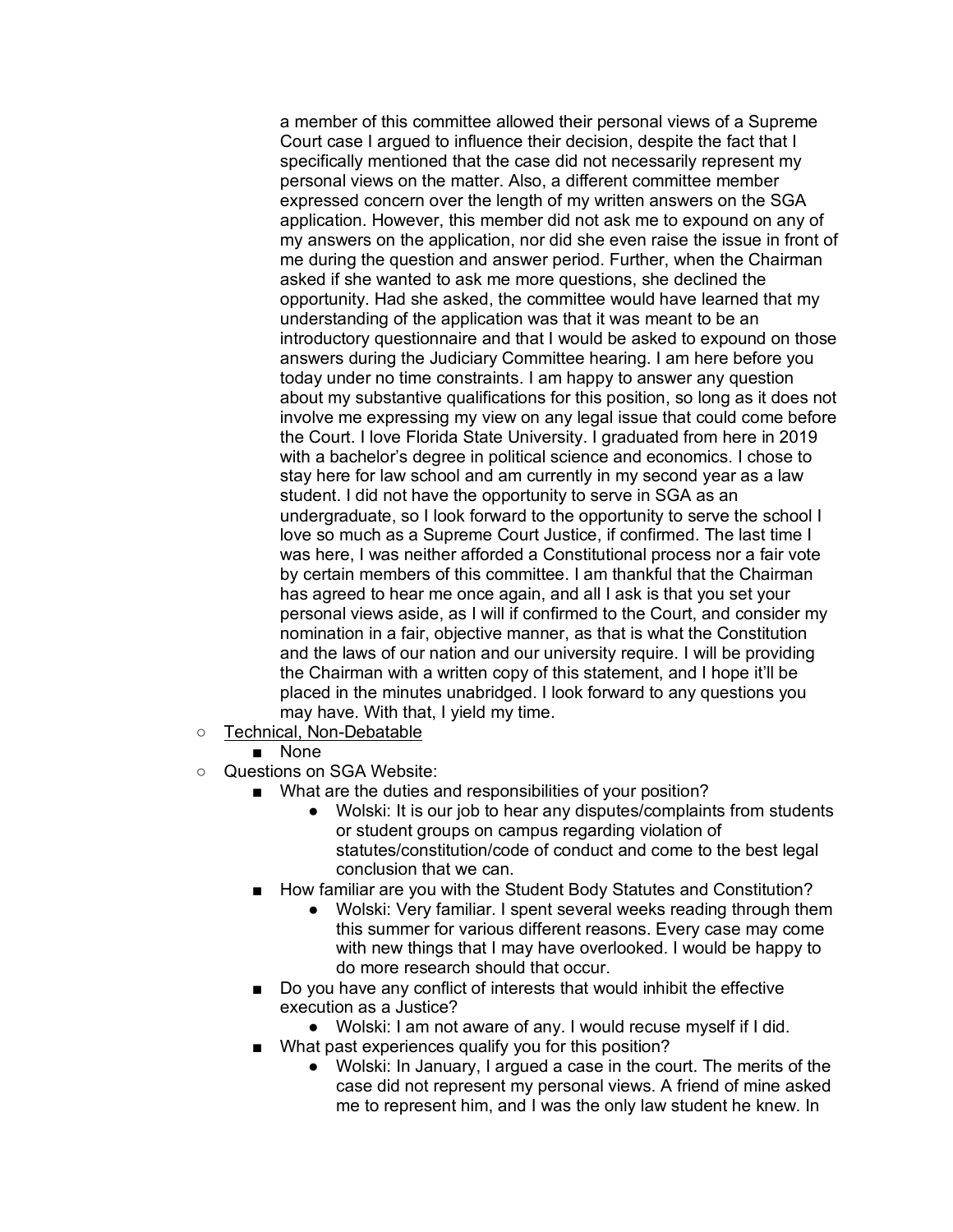arguing the case, I was able to observe the court's procedure. Everyone deserves a zealous advocate on their behalf regardless of their situation. I know what kinds of questions the judges are supposed to ask/what advocates are supposed to respond with. I had an internship with a felony court judge, so that is an invaluable experience I can bring to the supreme court.

- Can you fully commit the time necessary for this position?
	- Absolutely, I have no major commitments outside of class and studies.
- What is your approach to statute interpretation?
	- You look at the text of the statute and how it was implemented and you read into interpretation as was intended by drafters at the time it was enacted.
- Senator Boole moves to enter General Questions
- Senator Soto seconds
- Questions
	- Wang: Do you believe it is within the court's power to determine whether or not statutes are fair?
	- Wolski: This is a broad question. Courts must determine legally correct conclusions from any issues. This may be fair or unfair to any group, but it must be legally correct
	- Soto: Can you elaborate as to what specifically motivated you to apply for this?
	- Wolski: I want to serve the student body, and I was exposed to the court by arguing a case before it. I want a chance to get experience as a judge in terms of writing and oral advocacy. I'm hoping to find the legally correct conclusion to issues.
	- Gonzalez: Can you unpack character and how it plays into conflict resolution?
	- Wolski: I always try to be honest. I'm an Eagle Scout, so I try to live by 12 points of scout law. Duty to the community and others is a big part of that and a large part of who I am. If there is a conflict, the best way to approach it is to have cool heads where we have calm conversations. Be respectful, civil, and kind.
	- Gonzalez: You stated you worked as an intern as a felony court judge. Can you expand on that and how you would base actions on that experience?
	- Wolski: I want to focus on how judges interact with all individuals in the courtroom. I was able to see how that specific judge interacted with his secretary and me as his intern. Your job is to ensure that everyone in the courtroom is treated equally and respectfully.
	- Soto: Why did you think it's not the role of the judge to have a goal in their position?
	- Our job is not one of advocacy. That is for the lawyers in the courtroom. The only goal I have is to remain fair and impartial when it comes to legally correct conclusions. If judges have goals, they are abusing their power.
	- England: Could you talk about your qualifications that make you more qualified over any other candidate?
	- The internship provided an experience others wouldn't have as far as working with a judge on a daily basis. My experience advocating before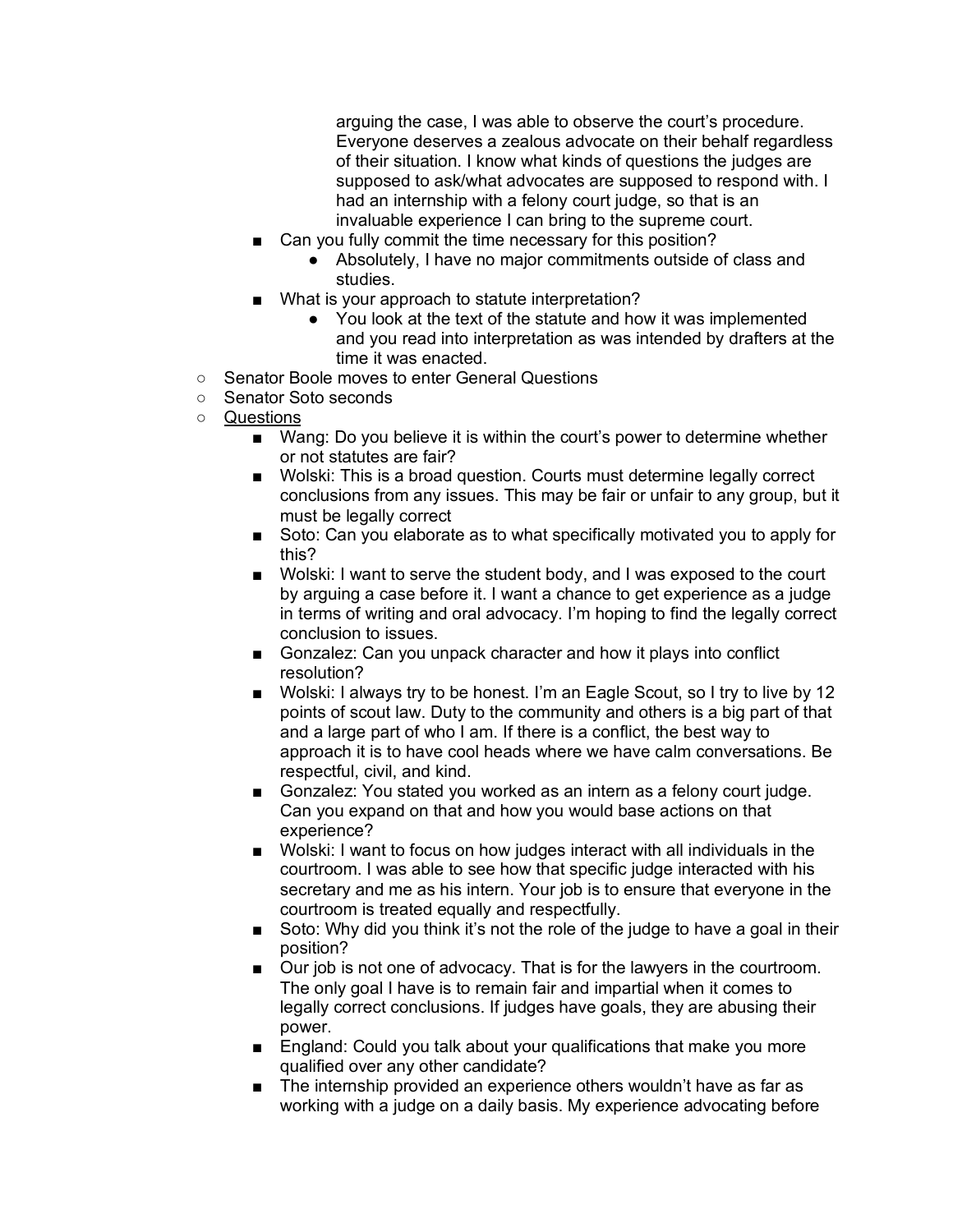the court would be specifically uniquely qualifying. It was one of the first times I had even heard of the court, and I don't think most law students even know it exists.

- Wang: Citing your own case, Wolski v. Supervisor of Elections, you sought remedies outside of the Court's jurisdiction including removal of SOE & her deputy and demanding appointment to a vacant senate seat. The court dismissed this based on the fact that the judicial branch does not have the power to appoint members to the legislature. Given that your demands were not within the court's power, how can you ensure that you will not overstep your boundaries in your capacity as a justice on the Supreme Court?
- Wolski: I was an undergrad, and I didn't understand how it all worked. There was a wrongly advertised senate seat by SOE, and I filed this case hastily. I was not aware I had to go to the elections commission which is what the court made me aware of. Now as a law student, I'm more aware of how law works and proper procedure/jurisdiction. Last semester, I took a class called civil procedure where half of the semester is devoted to just jurisdiction.
- Soto: Do you have any further experience besides your internship, and how does the stuff you learned help you with this position?
- Wolski: I would reiterate back to my arguing before the court beyond the internship. I have another family member who is an attorney, and I speak to him a lot about his cases which is the only thing I would add.
- Gonzalez: You refer to yourself as an originalist. Can you unpack this?
- Wolski: When I was asked earlier about my approach to statute interpretation, it means that I would interpret a piece of legislation or a part of the Constitution as it was originally intended to be. There is another misconception in the real political realm about originalism surrounding the current nomination to the supreme court. For example, regarding African Americans or women not having voting rights. That's not what that means. That's why you have amendments to the constitution. For example, Dred Scott was overturned by Brown v. Board because the constitution had been amended. As an originalist, looking at Brown v. Board, you're not saying that the Constitution first as it was drafted says that African Americans were not citizens who had the right to vote. You interpret it as the 13th amendment which is now part of the constitution which should be included in part of your analysis.
- Leckie: Do you think it is appropriate for the courts to comment on legislation actively being debated by the legislative branch?
- Wolski: No, unless the legislature seeks an advisory opinion on the specific matter.
- Gonzalez: In regards to advisory opinions, how big do you think the scope should be for the courts?
- Wolski: It should be a case by case basis. When the legislature submits a one sentence request to the court, that may involve going into other statutes.
- Leckie: It's not appropriate for courts to engage in political questions, so what is your definition of a political question?
- Wolski: I studied this in constitutional amendments last year. I don't want to overstep my answer in case it does come up. I would abide by the political question doctrine established by the Supreme Court.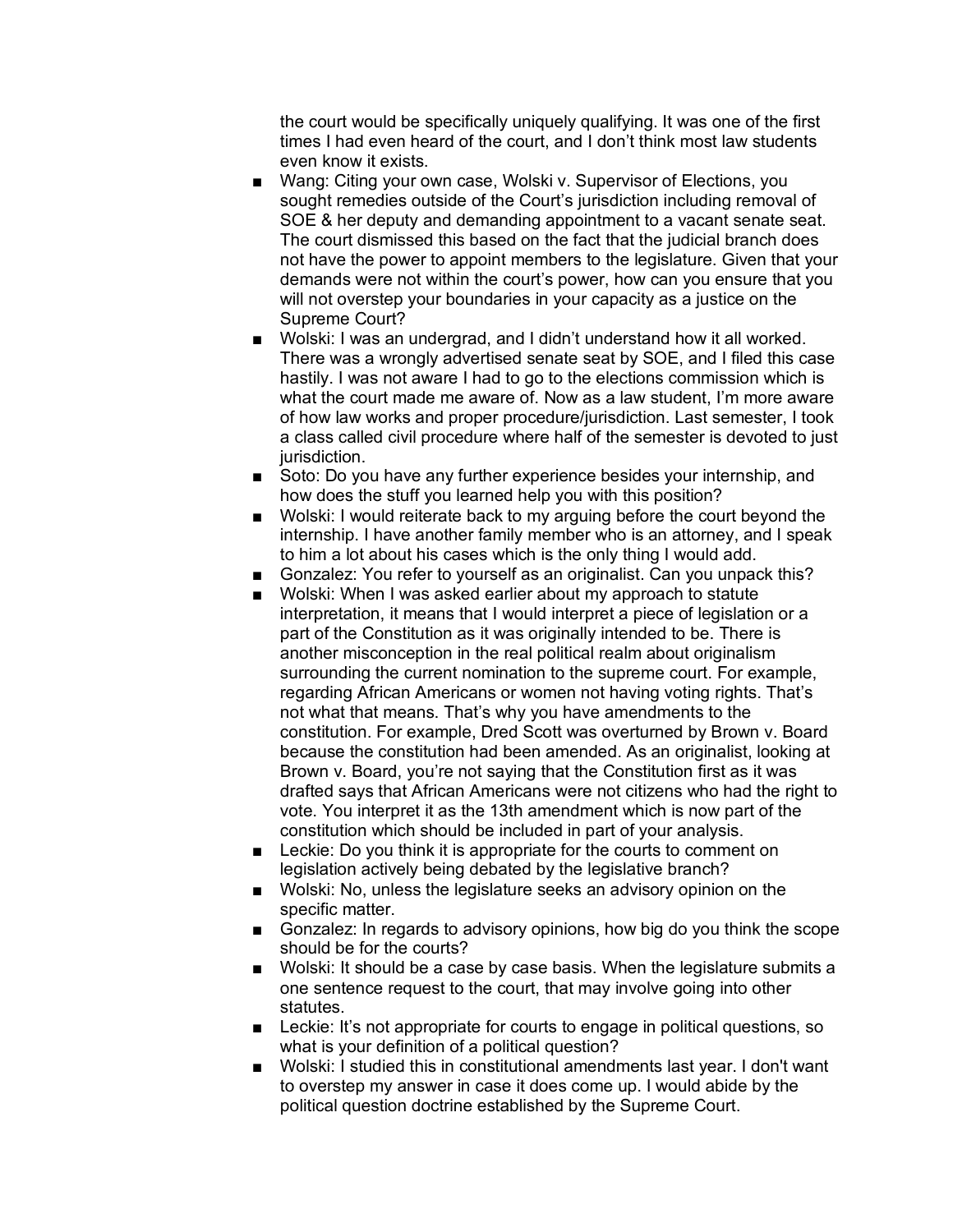- Gonzalez: Equal treatment can you explain where you get your definition from?
- Wolski: I can just give you my definition. It is that you are not showing bias towards one side, and you are essentially being fair in questioning and responses. Not showing hostility towards one side. If the judge outwardly shows any bias, that's when you have real problems within the confines of the courtroom.
- Gonzalez: How have your external/internal identities influenced why you wanted to apply for this position?
- Wolski: As someone who has wanted to attend law school since 7th grade, the idea that I could better the student body and interpret the law was something that made me excited. Both contributed heavily to who I am and why I applied.
- Wang: Statutes and our constitution are important as they are our governing documents. At the same time, precedent is also important specifically in the judiciary. How do you plan to balance the two?
- Wolski: Common practice is that the constitution comes first, but statutes are analysed second, and then judicial precedent third. If precedent conflicts with the constitution, it should be overturned. Courts do have to uphold prior judicial precedent if there is not a violation of the Constitution.
- Leckie: Where do you believe the powers of contempt end?
- Wolski: I do not want to comment on that given that may come before the court.
- Senator Wang moves to enter deliberations
- Senator Soto seconds
- Deliberations:
	- Boole: I think this interview went really well. I like him as a person. He seems very committed and really legal/objective.
	- Little: I was here for the original vote, and I voted yes. I am still in support. He is promising, and I don't see his past experiences
	- Wang: There was one thing that worried me a little bit in regards to Chair Gonzalez's question about the scope of the judicial branch for advisory opinions because in my opinion, there has been a lot of judicial overreach lately especially with advisory opinions.
	- Soto: I tried to be unbiased. I really think the answers could have been more elaborated. In terms of his experience, I didn't think the two little things are enough for me to feel comfortable voting yes. However, I think he can work up to it.
	- Boole: His experience is pretty unique and he's been part of the process. It's pretty unheard of. I think Joseph's experience is the best you can get.
	- Little: The amount of preparation of effort it takes to try a case should not be undermined. I'm on mock trial, so I know it's time consuming.
	- Gonzalez: In his application, he says it's not a job of a justice to advocate. Nothing in his interview has said that he's an advocate, and that's literally the position he took. In regards to my question to where he derives his definition of equal treatment, I was looking for legal backing. It says a lot about a person when they say where their definition comes from rather than when he explained what his definition was. There is a lot of legal backing to equality, and he did not give me that. He just told me what his definition was. In terms of his internal/external qualities, he talked about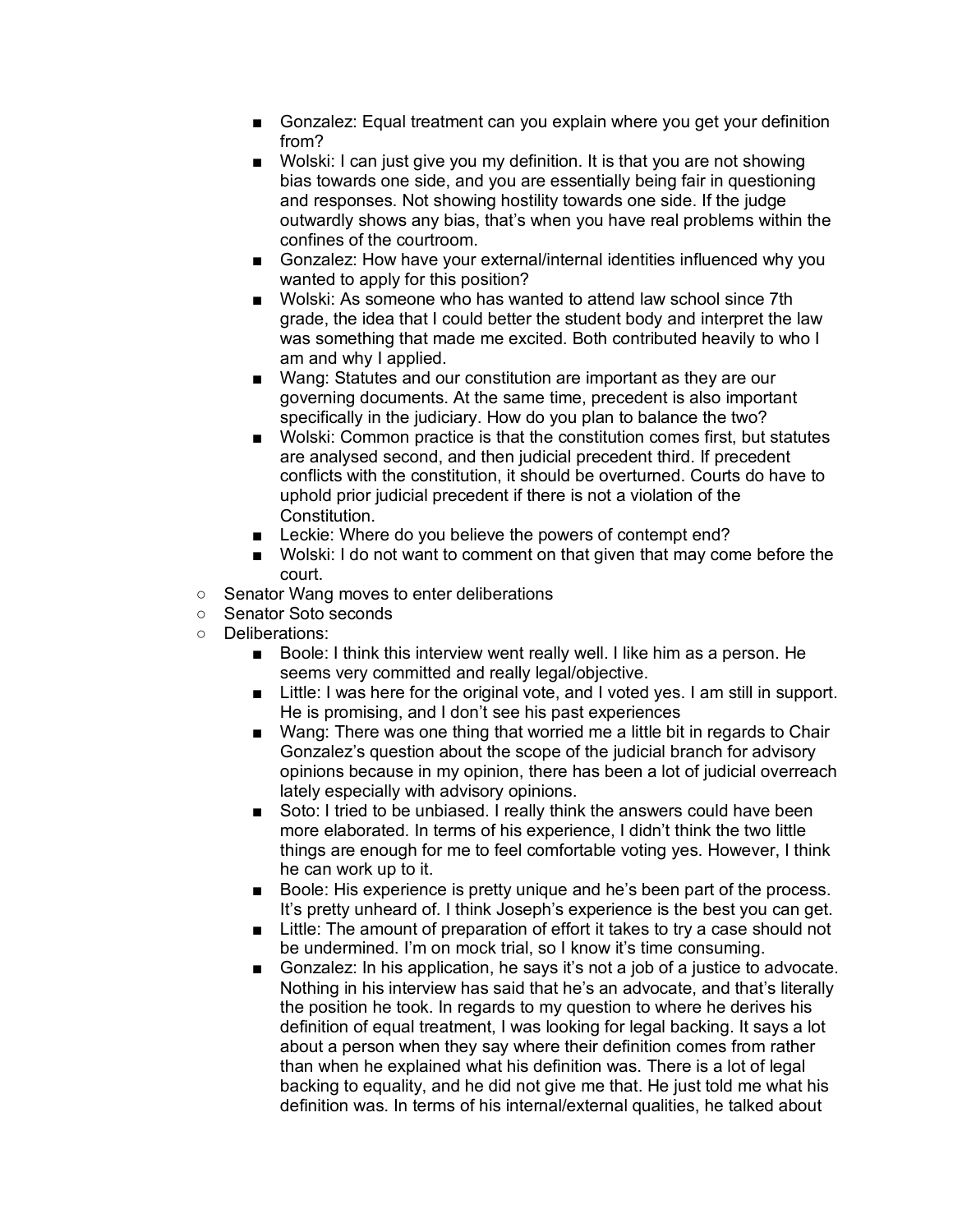how he wanted to better the student body and interpret the law. I think taking his excitement for interpreting the law and then grabbing the thing about being an originalist, I think it's really important to understand that the constitution is a living document, and the founding fathers purposefully left it broad, so you are allowed to interpret it the way you see fit as time evolves. Him being an originalist denotes the idea that the constitution is a living document and the interpretation is supposed to change over the years. There was also his experience. Just because you can argue a case before the court does not make you qualified. I sat in the Denton v. Daraldik hearing, and the individual who represented Ahmad Daraldik was not qualified. He was not competent enough no matter how much qualification he had to defend him. Using that as a standard is not enough.

- Boole: Chair Gonzalez, you had the option to ask where he actually got his definition from and reclarified.
- Murcia: POC: Chair Gonzalez did specifically ask for where his definition came from. He specifically said he was going to say what his definition was rather than where it came from.
- England: I want to defend Mr. Wolski's experience. What I've heard from law students is that you don't have much time to do things outside of school. I'm curious as to what experience you are looking for if experiencing this firsthand is not enough. Echoing what Boole said, if a candidate does not give you an adequate answer, you are more than welcome to continue questioning.
- Senator Wang moves to call the question
- Senator Boole seconds
- Closing statement:
	- Wolski: Thank you Judiciary for a very robust conversation. One thing I forgot to mention is that i am on the school's mock trial team, so I have experience in that as well. I apologize to Senator Gonzalez for not elaborating on equality. It's been heavily debated in the court. Fifth and 14th amendments give us a lot of background on equality. Being an advocate is not a qualification for being a judge. I ask for your support. Thank you.
- Vote
	- Boole:Yes
	- Little: Yes
	- Murcia: No
	- Soto: No
	- Wang: Abs
- **RESULT:** 2 Y, 2 N, 1 Abs, Chair breaks tie with Yes

## **Chair Leckie relinquishes chairship to Vice Chair Wang**

- **Bill 105 -** Sponsored by Senators Adamyk and Leckie, cosponsored by Senators England and Mougey - to amended the composition of the Office of the Attorney General
	- Opening Statement
		- Adamyk: This is revising the statutes around the office of the Attorney General. Before this summer, this was not really defined in statutes. We took it upon ourselves to write out section 300.6 and 300.7 for the office of the AG. After that was passed, I went back through it and thought that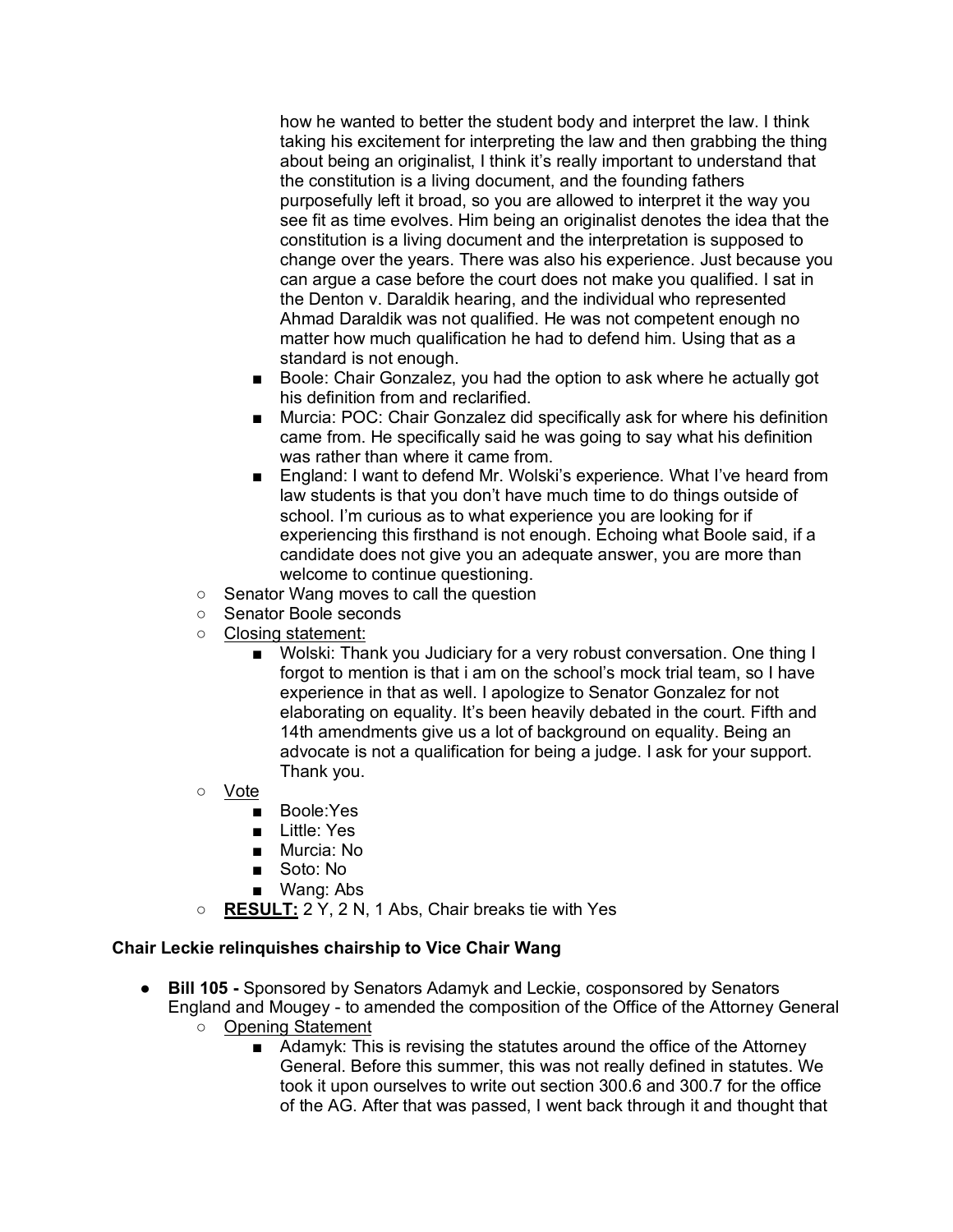there were a few changes that could be made to make it more in line with the real life office of the AG. As it stands now, AG can appoint several deputies, but this would change it to one deputy and several associates. Those would head up separate departments that the AG would be able to establish. The other change is that the AG is not defending the executive branch if he takes action against another office within the executive branch.

○ Technical, Non-Debatable

■ None

- Senator Little moves to enter Round Table Discussion
- Senator Boole seconds
- Round Table
	- Gonzalez: In 300.7C, this gives no basis to what an approved investigation is.
	- Adamyk: That first part shouldn't be underlined because it is already there. That was a mistake on my behalf with formatting. Technically reading the language as written, the investigation has to be conducted by the director of SGA or the SBP. That wasn't the intention , but that is how it reads. This deletes a misplaced modifier.
	- Gonzalez: Would you be willing to add specifically what an approved investigation is?
	- Adamyk: "Approved by" the Director of SGA would be a good compromise. I specifically removed SBP to give it a little bit more autonomy from the Office of the SBP. The Director of SGA seems like a reasonable enough person to approve an investigation.
	- Leckie: Statutes already say AG serves the SBP, so SBP can approve investigations.
	- Gonzalez: I'm confused. Does that mean senate investigation, one you want to start, or something already going on?
	- Adamyk: This is not for investigations of the Senate given that this is under the auspices of the Office of the Attorney General.
	- Gonzalez: What would an internal department look like?
	- Adamyk. I assume you're referring to 300.7P. The way that it is set up in the real Office of the AG is that there are different departments, and this can give leniency to the AG to create his own internal rules of procedure. Different departments are meant to be specified areas which are the focus of that function of the Office of the AG.
- Senator Murcia moves to call the question
- Senator Boole seconds
- Closing Statement: Thank you for your questions.
- Vote
	- Boole: Yes
	- Little: Yes
	- Murcia: Abs
	- Soto: Abs
	- Leckie: Yes
- Senator Leckie moves to reconsider
- Senator Murcia moves to table
- Senator Little seconds
- Bill is **TABLED**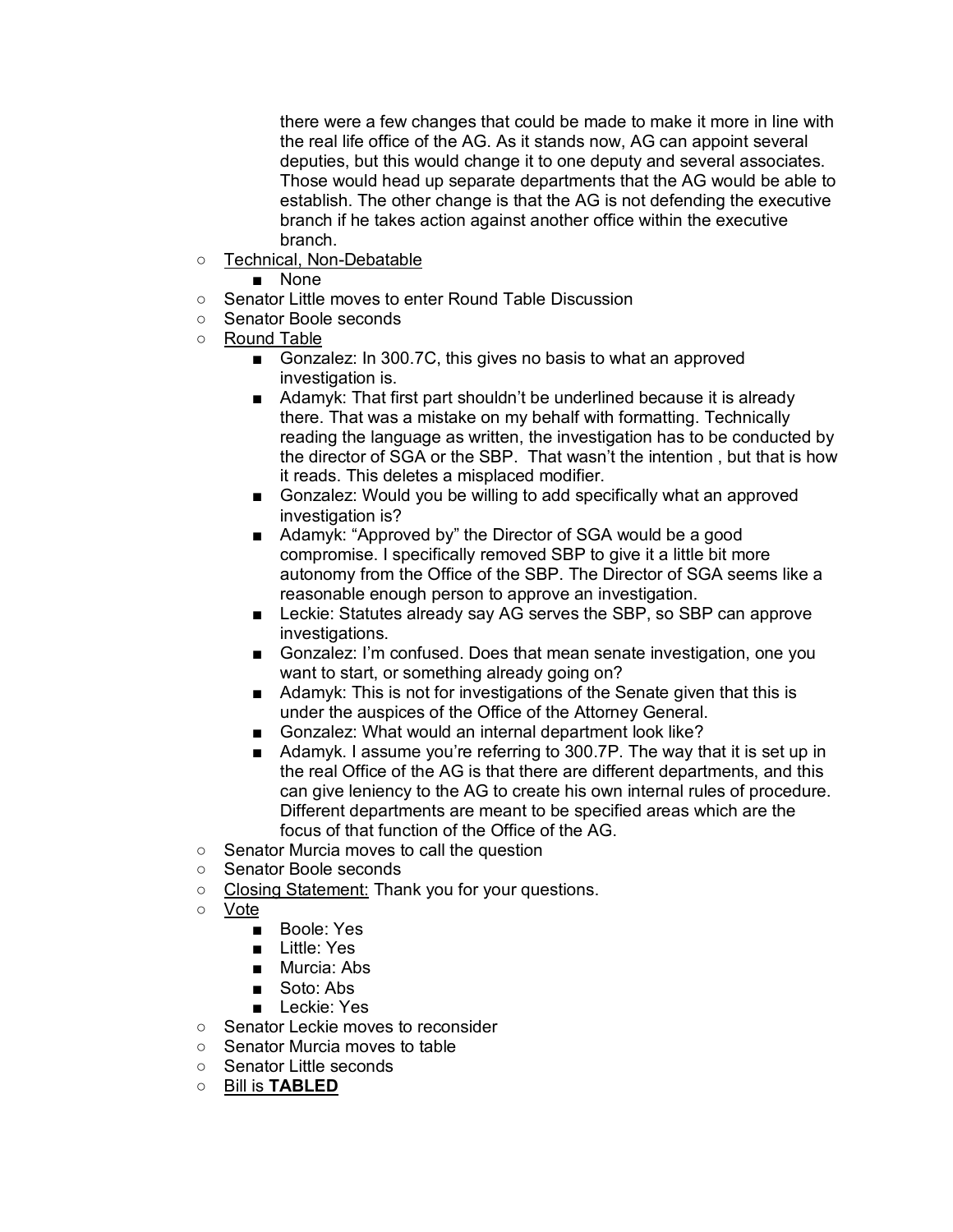- **Bill 112 -** Sponsored by Senator England and cosponsored by Senator Harmon to clear up confusion around abstentions
	- Opening Statement
		- England: This clarified the abstention rule that we've been encountering more frequently. One specific instance was in Rules and Calendar where the abstention threshold was met three times. Statutes state that the bill would be remanded back to committee, but it is already in committee. This clears things up for Senate and committee. If anything meets the abstention threshold three times, it will fail.
		- Harmon: I have no strong opinions on this, and I am open to amendments and discussion. This was the easiest solution I could think of and what has been done.
	- Technical, Non-Debatable
		- None
	- Senator Leckie moves to enter Round Table Discussion
	- Senator Murcia seconds
	- Round Table
		- Leckie: The way the rules are written makes the Senate a super majoritarian body. If 25% in the Senate abstain, it gets sent back to committee, so it's essentially like the filibuster. We haven't really encountered this a lot, but should this happen, a 25% minority could delay and block legislation that comes up. In the real U.S. Senate, you need 60% for a filibuster making the Senate majoritarian. Super majoritarian system means a small minority can delay things that the vast majority agrees on. I think we should strike this all from statutes so that a small minority cannot block Senate business.
		- England: That's a very valid point. I'm wondering if there's a subsection we could add, but what happens if 6 people vote and 3 abstain and you have 2 yeses and 1 no. To me, that is not satisfactory as a vote.
		- Leckie: The issue is that if somebody utilizes that rule to delay something, this is opening the door for that. If you don't like something, voting no is actually worse than abstaining. The fact that this rule exists, it's encouraging people to abstain rather than voting no if they are in the minority. We're used to thinking the best of people, but there is a possibility small minorities can abuse this.
		- Harmon: What if the threshold was raised to 50% so that you at least have 50% voting. Half is a big chunk of the Senate or committee.
		- England: We would amend this to be up in the senate but the same in committee. We're going to run into a problem if we set it to 50% with only 6 people, 3 people would still be considered satisfactory. We can't have the best of both worlds. We can up the percentage but possibly harm legislation/candidates, or we can have more votes. I'm not going to die on this hill, but if you are a candidate, would you feel satisfied with less votes on your candidacy?
		- Boole: I think the issue is valid, the bill tries to solve, but I'm not sure the solution is correct. There could be other ways to solve the problem. Requiring super majorities is overcompensation for the issue.
		- England: It can be abused, but it hasn't been abused. I do assume the best in people, and I'm hoping people wouldn't sit in committee and hold legislation over someone.
		- Harmon: I want this solved, so I don't want this issue to continue.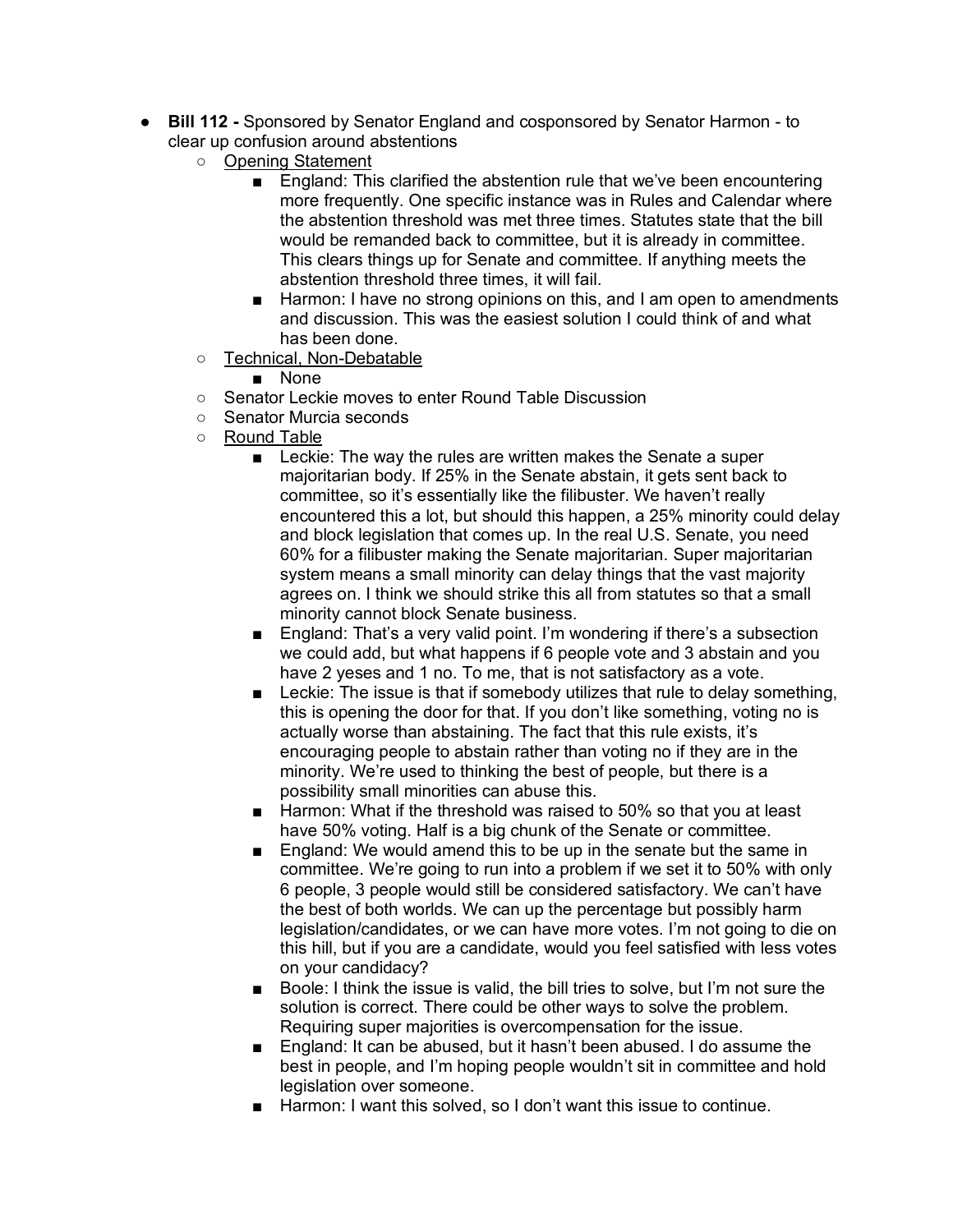- Leckie: Maybe we should raise the limit to 35-40% abstentions in the Senate to send it back to committee. I don't think this rule should apply to committees because what if people legitimately have moral conflicts on candidates or legislation. If two people out of five abstain out of actual moral conflicts, the candidate/legislation would fail. Applying this rule to committees gives too much individual power to a small group of people. My compromise is to exclude committees and raise the Senate floor abstention percentage.
- England: If i had to ask you to justify a judiciary candidate who failed two votes no, one yes, how do you justify that to the Senate? If you strike this from committees, what would you say when three people are meant to represent the entirety of the Senate?
- Leckie: Typically, we have bigger committees. I would rather people abstain with moral conflicts than vote just so the nominee gets through. I think it's clear that no matter what happens with a nominee in this committee, they go to the Senate floor. This gives too much power to a small minority of committee members.
- Harmon: I can work with that compromise, but I want some kind of solution. We can keep it at 25% and clarify it only applies to the senate.
- Leckie: Even in the full senate, you still have the super majoritarian thing. We should amend 25% to 40%
- Chair Leckie moves to amend to change 25% to 40%
- Little seconds
- Sponsors find friendly
	- England: Did we want to leave it where the rule says to send the bill back to committee? Did you want to leave it with our new proposed language which is "the motion in any instance will fail" or do you want to revert back to the original verbiage which is that the bill will be sent back.
	- Leckie: I think we should keep it with the bill should be sent back to committee.
- Senator Leckie moves to call the question
- Senator Little seconds
- Closing Statement: Thank you everyone. We will send the bill to Leckie. We've changed it so the abstention rule will be 40% and only apply to the Senate and not committee. If no decision is made, it will be sent back to committee. Thank you for understanding and listening. I look forward to seeing this on the floor.
- Vote
	- Boole: Yes
	- Little: Yes
	- Murcia: Yes
	- Soto: Yes
	- Leckie: Yes
- Bill **PASSES**

## **Vice Chair Wang relinquishes chairship back to Chair Leckie**

**Unfinished Business:** None

**Committee Legislative Round Table:** None

**Final Announcements:** None